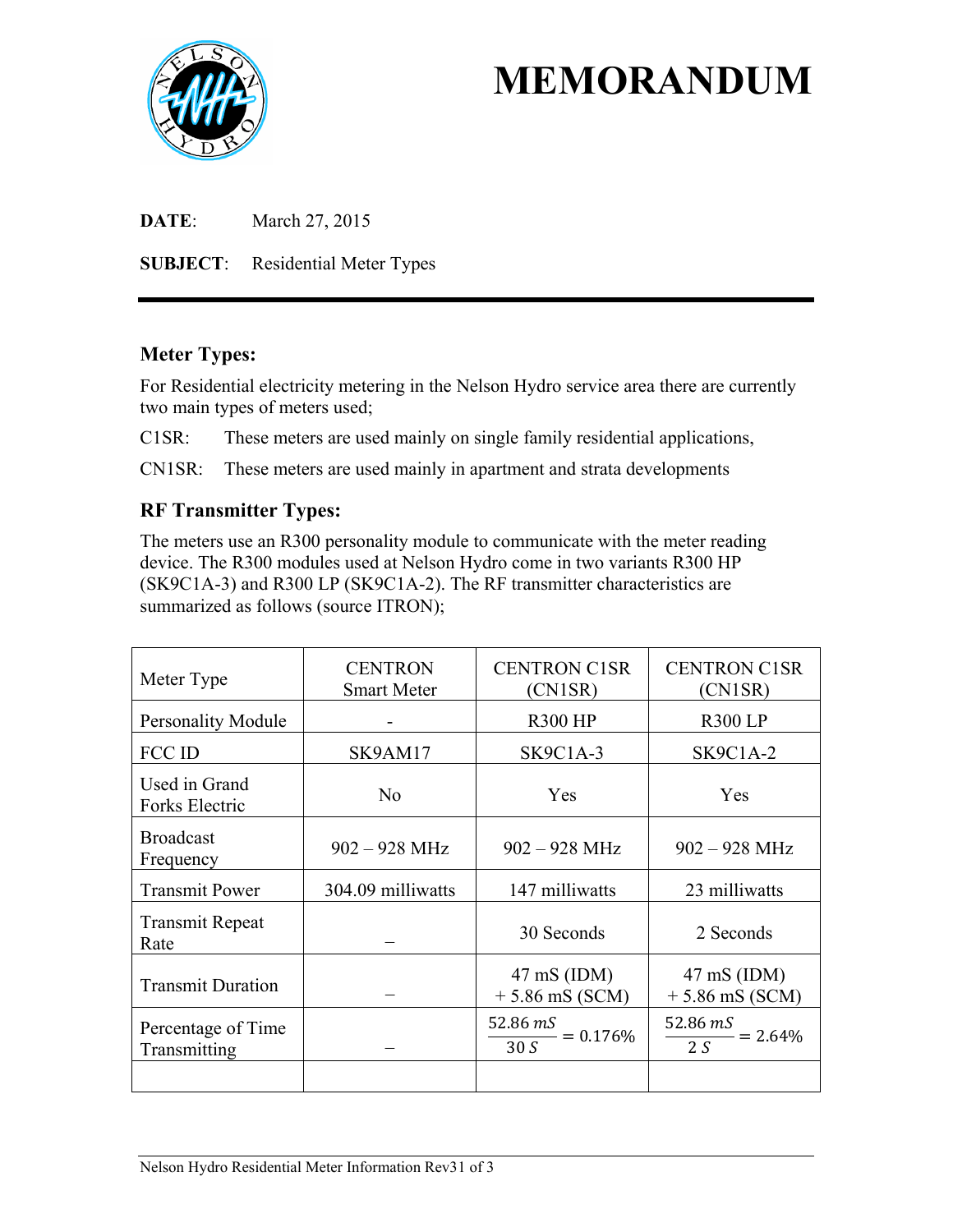



#### **R300 Bubble-up Patterns** (source ITRON)

 $C = CENTRON, S = SENTINEL$ 

R300 LP



R300 HP







R300CD3 HP